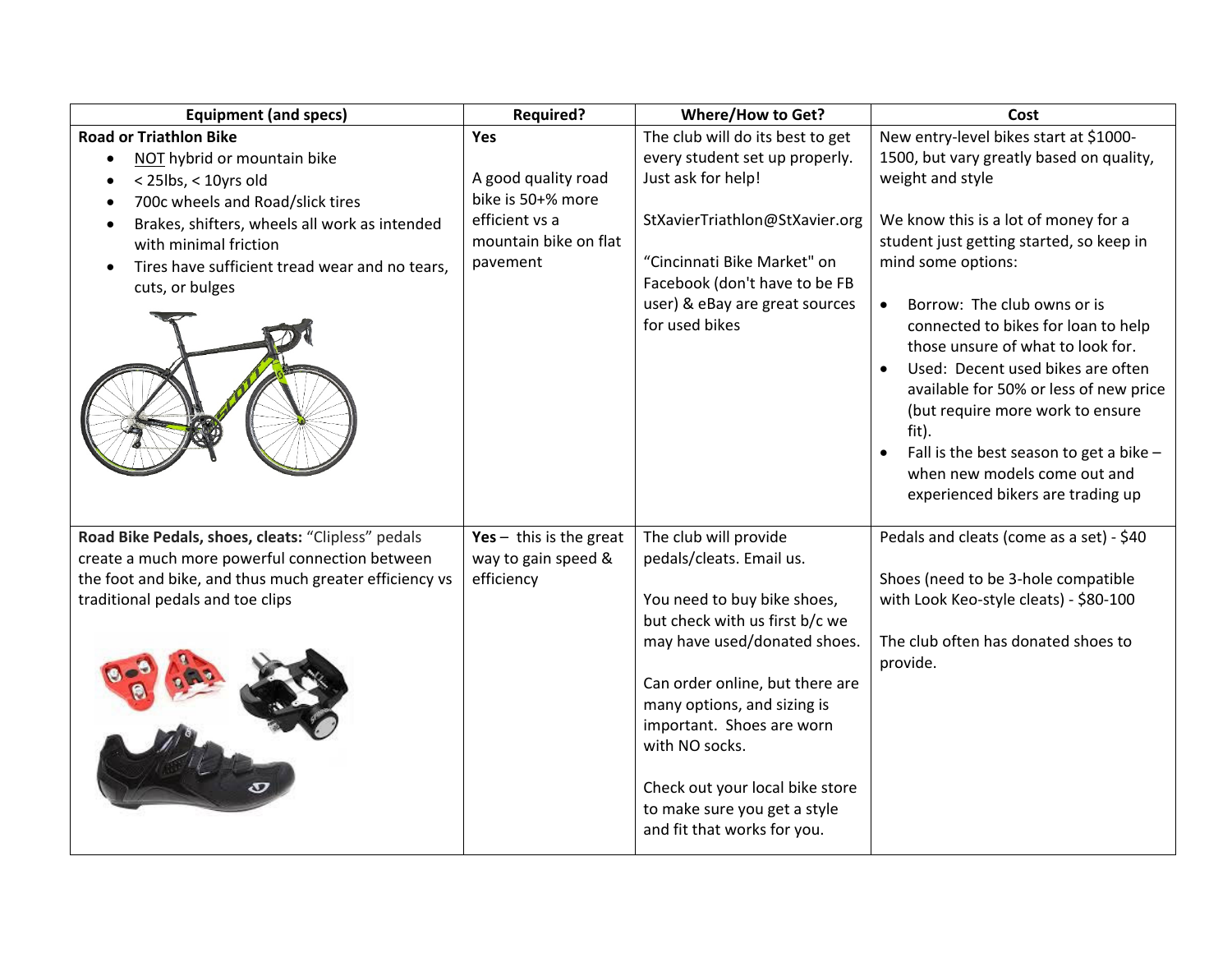| <b>Equipment (and specs)</b>                                                                                                                                                          | <b>Required?</b>                                             | <b>Where/How to Get?</b>                                                                                                     | Cost                                                                                                                                                                                    |
|---------------------------------------------------------------------------------------------------------------------------------------------------------------------------------------|--------------------------------------------------------------|------------------------------------------------------------------------------------------------------------------------------|-----------------------------------------------------------------------------------------------------------------------------------------------------------------------------------------|
|                                                                                                                                                                                       |                                                              |                                                                                                                              |                                                                                                                                                                                         |
| Helmet - Must fit securely with snug chin strap and be<br>in good condition (no obvious damage, missing<br>padding, not expired)                                                      | $Yes - safety$                                               | The Club owns 10+ aero<br>helmets available for race-day<br>use.                                                             | Check with the coaches before you buy a<br>road helmet - we have had many<br>donations.                                                                                                 |
|                                                                                                                                                                                       |                                                              | No helmet needed for indoor<br>training.                                                                                     | If you get a used/donated helmet, be<br>aware that helmets have expiration<br>dates and some races officials will check.                                                                |
| Indoor Bike Trainer - Turns your bike into a workout<br>station by holding the back wheel and<br>providing/adjusting resistance. Fluid resistance highly<br>preferred over "magnetic" | Yes $-$ this is how we<br>will do 90+% of biking<br>workouts | Any bike store (in person or<br>on-line)                                                                                     | \$200 for a basic model, sometimes on<br>sale for \$150 or less.<br>Basic fluid trainers are fine.<br>Bluetooth/app connected "smart"<br>trainers are even better. And much<br>pricier. |
|                                                                                                                                                                                       |                                                              |                                                                                                                              | The club has 3-4 available to borrow but<br>most students will want their own setup                                                                                                     |
| Flat tire repair kit/bag                                                                                                                                                              | Yes - for any outdoor<br>ride / training, you                | Any bike store (in person or<br>on-line)                                                                                     | $$20-30$ (bag + tube)                                                                                                                                                                   |
| Hangs behind the seat and contains a spare tube and<br>essential tools (either a small pump or CO2<br>cartridges)                                                                     | must be ready to deal<br>with a flat tire                    | If not sure what to look for,<br>talk to one of the coaches.<br>This is not needed until we<br>start outdoor riding (~April) | \$15-30 (pump or CO2 inflation)                                                                                                                                                         |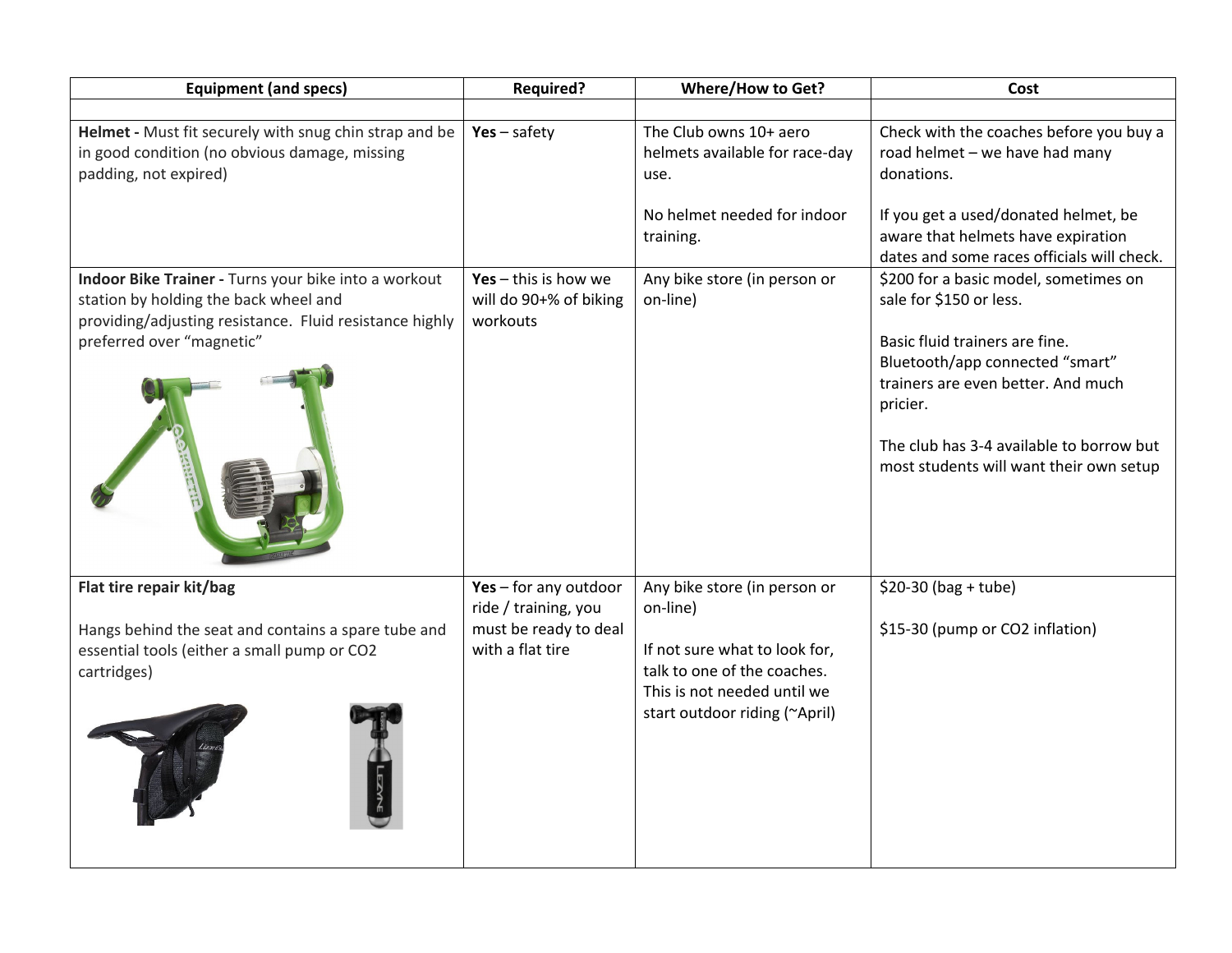|                                            | <b>Equipment (and specs)</b>                          | <b>Required?</b>          | <b>Where/How to Get?</b>        | Cost         |
|--------------------------------------------|-------------------------------------------------------|---------------------------|---------------------------------|--------------|
|                                            | Swimming gear - speed suit, goggles. Note, the club   | Yes                       | Swimoutlet.com                  | Various      |
| provides swim caps                         |                                                       |                           | Dick's Sporting                 |              |
|                                            | Running shoes - with proper fit and in good condition | Yes                       | Fleet Feet                      | \$100-150    |
|                                            |                                                       |                           | <b>Running Spot</b>             |              |
|                                            |                                                       |                           | Queen City Running              |              |
| Team Trisuit - Ideal to race in uniform,   |                                                       | <b>Highly</b>             | The club currently has 12+      | Approx \$150 |
| either a 2-piece (tri shorts & tri top) or |                                                       | <b>Recommended - this</b> | trisuits available for purchase |              |
| a 1-piece tri-suit. Fit is important as    |                                                       | is our uniform and        | or loan on race day. Various    |              |
| they are designed to be snug to reduce     |                                                       | more aerodynamic          | sizes.                          |              |
| drag (swim and bike)                       |                                                       | than other clothing       |                                 |              |
|                                            | Bike Computer (or GPS watch) $-$ a speedometer that   | <b>Highly</b>             | Any bike store (in person or    | $$25+$       |
| attaches to the front of the bike          |                                                       | Recommended - so          | on-line)                        |              |
|                                            |                                                       | you know your speed       |                                 |              |
|                                            |                                                       | and distance during a     |                                 |              |
|                                            |                                                       | race                      |                                 |              |
| Biking / tri shorts $-$ fit tight for      |                                                       | <b>Highly</b>             | Any bike store (in person or    | \$20-40      |
| reduced drag and friction on the           |                                                       | Recommended - for         | on-line)                        |              |
| seat. Often have padding in the            |                                                       | comfort. However,         |                                 |              |
| rear (image inside out)                    |                                                       | running shorts and        |                                 |              |
|                                            |                                                       | thigh-length tights ok    |                                 |              |
|                                            |                                                       | for workouts              |                                 |              |
| Aero bars - allow                          | THE AEROBAR<br><b>Bar Extensions</b>                  | Recommended. This         | Any bike store (in person or    | \$50-100     |
| for more                                   |                                                       | helps with speed and      | on-line)                        |              |
| comfortable and                            |                                                       | also resting arms         |                                 |              |
| aerodynamic                                |                                                       | (tired from the swim)     | The club may have some that     |              |
| biking position                            |                                                       |                           | students may borrow or test     |              |
|                                            | Pursuit/Base Bars                                     |                           | before ordering                 |              |
|                                            |                                                       |                           |                                 |              |
|                                            |                                                       |                           |                                 |              |